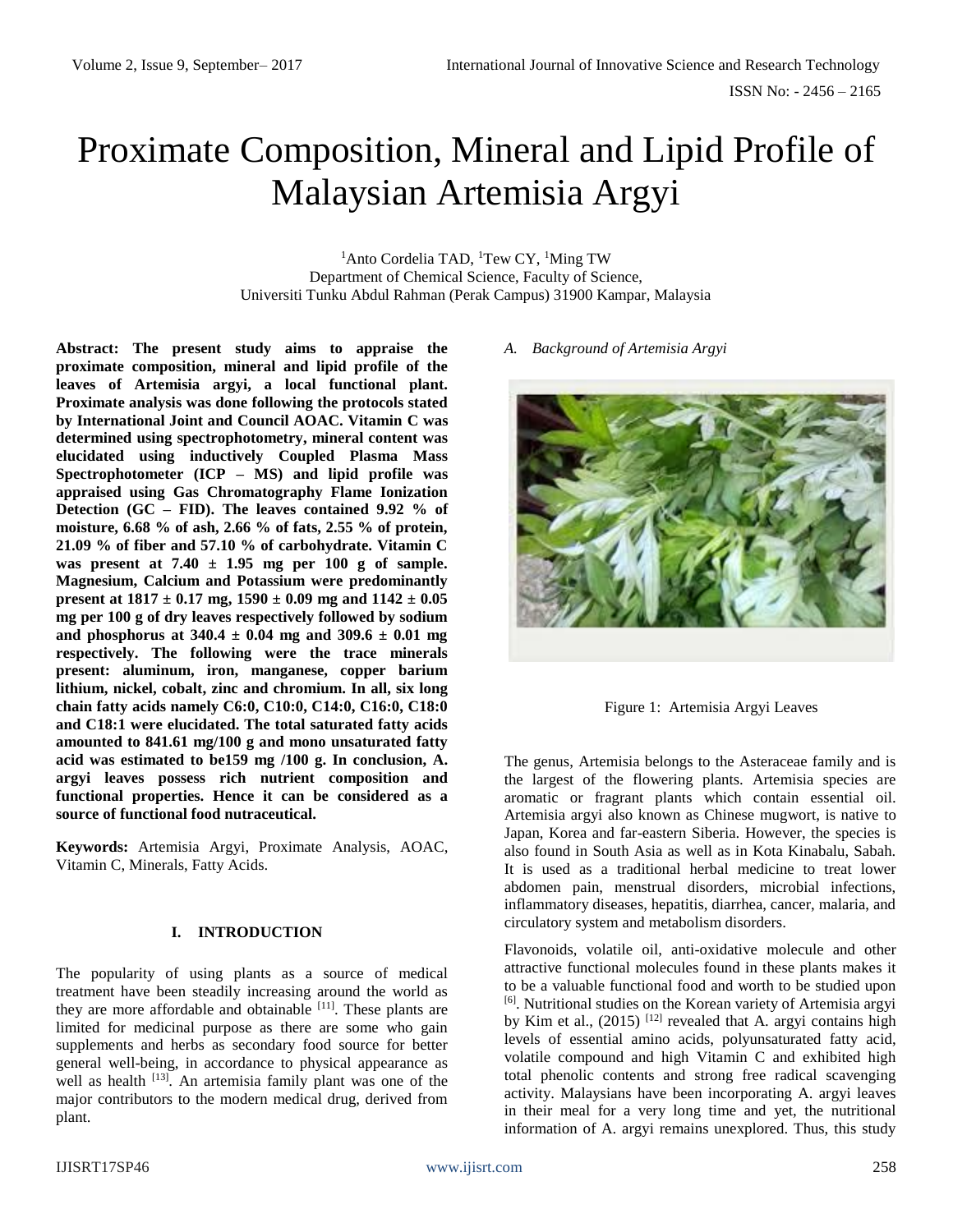was done to appraise the proximate composition, minerals, vitamin C and lipid profile of A. argyi. The profiling will provide more information on this medicinal plant and the recommended dosage for a safer food and health supplement for consumers while avoiding food poisoning.

## **II. METHOD AND MATERIALS**

#### *A. Plant Preparation*

The plant (Artemisia argyi) was obtained from the morning market located at Kampar. The plant sample was authenticated by Prof. Dr. Ong Hean Chooi from Institute of Biological Science department of University of Malaya, Malaysia. The leaves of A. argyi was collected and rinsed under constant flow of tap water. The clean leaves were dried in an incubator at 37<sup>o</sup>C for 2 hours and grinded to powder before storing in clean bags under low moisture conditions.

## *B. Proximate Analysis*

The proximate composition of dried A. argyi leaves were determined using standard AOAC (1995, 2006) method. The moisture and ash content was determined by weight difference method. Fat content was estimated by extraction and boiling using soxtherm method (Elliott, Davis and Elliott, 2014). Crude protein was determined by calculating the amount of nitrogen present using Khjedahl method (Cunniff, 1995). Fiber content was estimated through acid – base extraction followed by gentle heating to incineration. The total content of crude carbohydrate was calculated using formula given by Fao.org (2016). All measurements were carried out in triplicates and results are presented in terms of percentage (except for carbohydrates).

## *C. Ascorbic Acid Content*

The ascorbic acid of leaf was extracted by mixing 2 g of leaf samples (powder + moxa) with 25 ml of extract (3% MPA + 8% acetic acid). The mixture was homogenized manually by mortar and pestle and sent for centrifugation at 9000 rcf for 20 minutes. The extraction was repeated twice and the supernatant was mixed together. One ml of the extract was added to PR in centrifuge tubes and left to stand at room temperature for 30 minutes. The mixture was then centrifuged in 7000 rcf for 10 minutes and the supernatant was collected for spectrophotometer detection at 700 nm. 50 mM oxalic acid was used as a blank and the standard used was 56.8 ppm ascorbic acid.

## *D. Mineral Profile*

The sample was added to a mixture of  $HNO<sub>3</sub>$  and HCl in a ratio of 4:1 and 2 ml of H2O in a 100 ml Schott bottle. Then heating was done at 90o C for 2 hours, until a clear solution

was obtained. The clear solution was subjected to multiple dilutions (10x, 100x, 1000x and 2000x) with 5% of  $HNO<sub>3</sub>$  The prepared dilutions was sent to ICP-MS (PerkinElmer Co., Waltham, Massachusetts, United States.) for trace elements detection. The different standards of (Al, Ba, Ca, Cd, Cr, Co, Cu, Fe, Li, P, K, Mg, Mn, Ni, Na and Zn) was prepared by using Perkin Elmer standard that was diluted with 5% of  $HNO<sub>3</sub>$ .

## *E. Fatty Acid Profile*

Gas Chromatography – Flame Ionization Detector (GC – FID)

The FAME sample was analyzed using Shimadzu GC system (Shimadzu Co., Kyoto, Japan, model GC2010) coupled with FID detector for analysis of fatty acid. The chromatography separation was done on BPX 70 capillary column (60 m x 0.25) mm ID 0.25 µm film thickness; SGE Analytical Science Co.).

## **III. RESULTS AND DISCUSSION**

## *A. Proximate Composition of A. argyi*

The studies showed that A. argyi contained high amount of carbohydrate followed by fiber and the other macronutrient as shown in Table 1. The percent moisture content of A. argyi was  $9.92 \pm 0.35$  for dry leaves and  $87.13 \pm 0.40$  for fresh wet leaves. The difference in moisture content was high between fresh and dry sample due to the high humidity level in Malaysia. Besides, the level of moisture content is within the suitable range for turning A. argyi into one of the plant based drugs which is  $6 - 15$  %. On the other hand,  $6.69 \pm 0.25$  of Ash was found after the removal of other major composition through incineration. Ash could act as a standard for quantitative determination of minerals present in A. argyi. Fats and protein were present at  $2.66 \pm 0.29$  g and  $2.54 \pm 0.03$  g respectively showing relatively low concentrations in A. argyi. These fat and protein can be used as essential nutrient as herbal product <sup>[9]</sup>. The total carbohydrate acquired from the dry leaves was 78.17  $\pm$  1.42 g, where 21.09  $\pm$  0.50 g was crude fiber The moderately high values of carbohydrate could be a good source of energy for oral consumption as it could provide about 17% of the energy needed by normal Malaysian adult in about 2200 kcal per day as recommended in RNI Malaysia (2005). Furthermore, A. argyi with its high fiber content could be a potential nutritive food with good value, as it is essential in the daily diets of each individual.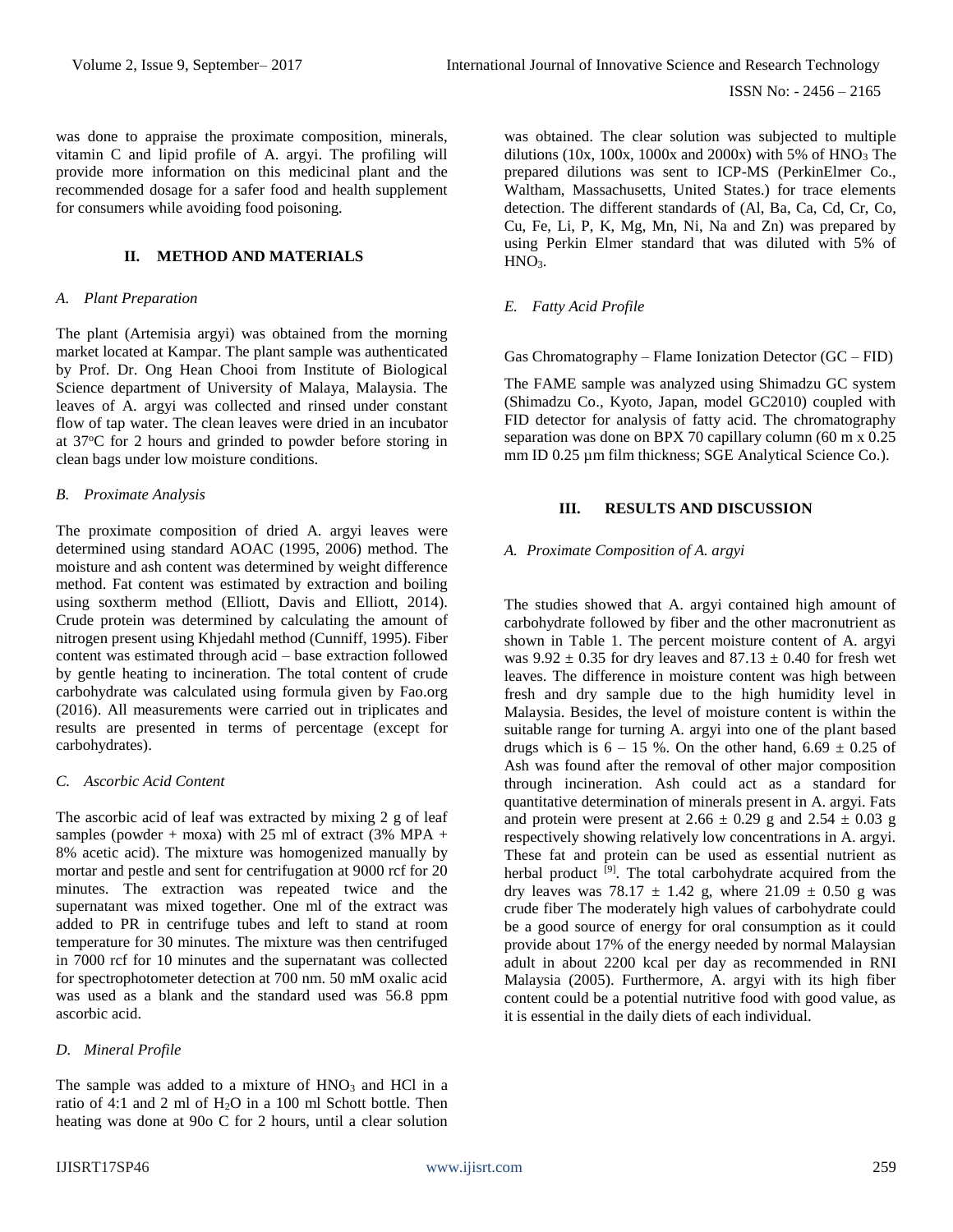ISSN No: - 2456 – 2165



Moisture Ash = Crude Fats = Crude Protein = Dietary Fiber = Carbohydrate



Vitamin C was considered as the most crucial vitamins for human dietary intake from plant and fruit sources. Ascorbic acid is a natural antioxidant that is recommended to be taken daily in 65 – 70 mg in adult following the standards from RNI Malaysia (2005) <sup>[1]</sup>. L – Ascorbic acid was used as the standard as it is the most prevalent form of ascorbic acid <sup>[2]</sup>. The concentration of ascorbic acid was found to be 7.40  $\pm$ 1.95 mg per 100 g which is of lower dosage than that of recommended.

However, Kim et al.  $(2015)$ <sup>[12]</sup> reported that the Korean variety of A. argyi possessed higher amount of Vitamin C, than the local Malaysian variety where the difference could be from abiotic stress of the environment for the same plant.



Figure 2: Minerals composition in 100 g of A. argyi

| <b>Mineral</b>                     | mg/100 g                                              |
|------------------------------------|-------------------------------------------------------|
| <b>Aluminum</b>                    | $2.11 \pm 0.14$                                       |
| <b>Barium</b><br>Calcium<br>Cobalt | $1.04 \pm 0.08$<br>$3.98 \pm 0.09$<br>$0.01 \pm 0.00$ |
| <b>Chromium</b>                    | $1.00 \pm 0.07$                                       |
| Copper                             | $1.83 \pm 0.10$                                       |
| <b>Iron</b>                        | $1.72 \pm 0.03$                                       |
| Lithium                            | $0.016 \pm 0.00$                                      |
| <b>Potassium</b>                   | $2.86 \pm 0.05$                                       |
| <b>Magnesium</b>                   | $4.54 \pm 0.17$                                       |
| <b>Manganese</b>                   | $3.01 \pm 0.26$                                       |
| Sodium                             | $1.70 \pm 0.04$                                       |
| <b>Nickel</b>                      | $0.25 \pm 0.02$                                       |
| <b>Phosphorus</b>                  | $1.55 \pm 0.01$                                       |
| Zinc                               | $1.73 \pm 0.04$                                       |

Table 1: Minerals composition in 100 g of A. argyi

Calcium and phosphorus met the recommended dietary intake by RNI Malaysia<sup>[1]</sup> while magnesium, was higher than the recommended amounts and is also one of the most predominant minerals present in the A. argyi leaves. Potassium and Sodium were within the safe range for consumption. The iron content is very high while Zn showed a low concentration of 0.5 mg  $\pm$  0.04 in A. argyi. Both iron as well as zinc are prominent minerals, where iron is needed for heme formation in assisting the transfer of oxygen throughout the systemic circulation, and particularly important in pregnant woman as they will need larger quantities of blood than average people. Lithium and Cobalt were detected in minimal amount with less than 1 mg per 100 g, and both are required in very tiny amounts to reduce neurological defects. Chromium, out of the two heavy metals, was the only element that was detectable while Cadmium was not detected by the ICP-MS as the concentration may be very little even in ppb.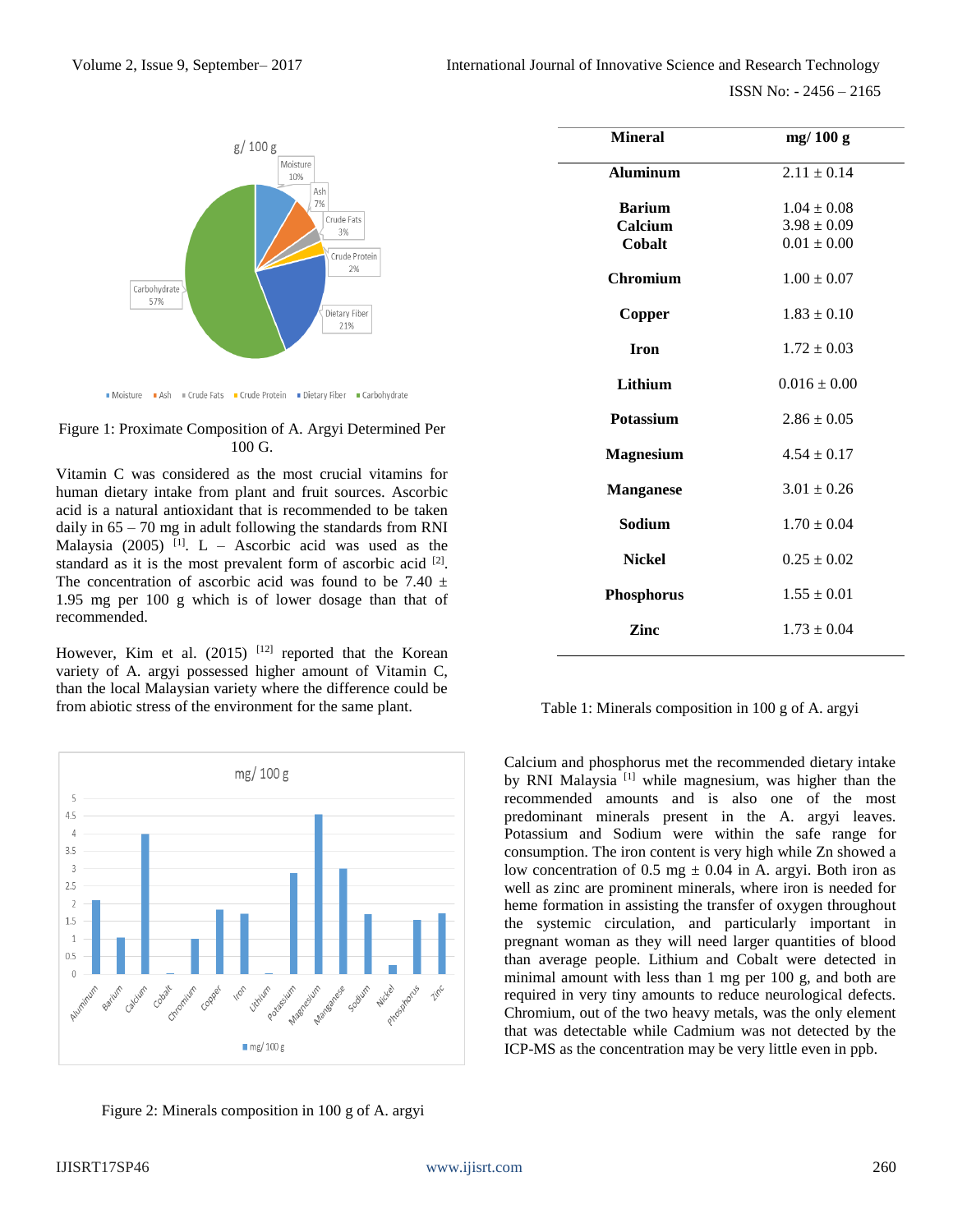ISSN No: - 2456 – 2165



Figure 3: Fatty acids elucidated in 100 g of A. argyi

Six different fatty acids were identified from A. argyi leaves, out of which 5 were saturated fatty acid, which includes hexanoic acid decanoic acid myristic acid, palmitic acid, stearic acid and a monounsaturated fatty acid, oleic acid. The total saturated fatty acid found in the A. argyi leaves are in 1.78 % based on the total kcal provided by the leaves. All the fatty acid identified have different potential in increasing the cholesterol in our body. Monounsaturated fatty acid on the other hand was more neutral in effecting the body lipid metabolism but should be optimized since they have the ability to remove harmful fatty acids. In this research however, MUFA intake, specifically oleic acid should be of minimal amount as studies revealed that it could be a precursor for lung diseases and homeostasis [4] .

## **IV. CONCLUSION**

This research unveils the nutritional composition of A. argyi leaves. The results suggested that the leaves of A. argyi possess a fairly large amount of carbohydrate and fiber and moderate amounts of protein a host of minerals and vitamin C. The plant leaves were also found to have five saturated fatty acids and a monounsaturated fatty acid. Since A. argyi are found in abundance in Malaysia, and has the potential to be a functional food and nutraceutical compound further research could be done to explore the complete nutritional profile and phytonutrient profile to establish itself as a wholesome functional and nutraceutical food source.

## **V. ACKNOWLEDGEMENT**

Instruments and chemicals support from University Tunku Abdul Rahman for the conduct of this work is gratefully acknowledge.

## **REFERENCES**

- [1]. A report of the technical working group on nutritional guidelines national coordinating committee on food and nutrition ministry of health Malaysia Putrajaya RNI recommended nutrient Intakes for Malaysia, 2005. . Available at: at: <http://www.moh.gov.my/images/gallery/rni/insert.pdf> [Accessed 27 August 2016].
- [2]. Bhaumik, P.K., Mukherjee, B., Juneau, J.P., Bhacca, N.S. and Mukherjee, R., 1979. Alkaloids from leaves of Annona squamosa. Phytochemistry, 18(9), pp.1584–1586.
- [3]. Bligh, E.G. and Dyer, W.J., 1959. A rapid method of total lipid extraction and purification. Revue canadienne de physiologie et pharmacologie, 37(8), pp.911–917.
- [4]. Carvalho, I.S., Teixeira, M.C. and Brodelius, M., 2011. Fatty acids profile of selected Artemisia spp. Plants: Health promotion. LWT - Food Science and Technology, 44(1), pp.293–298.
- [5]. Cunniff, P.A. ed., 1995. Official methods of analysis of AOAC international. 16th ed. Arlington, VA: AOAC International (Association of Official Analyt.
- [6]. Dhanaphal, A.C.T.A., Ming, T.W., Aung, H.P. and Hao, S.J., 2016. Preliminary Screening of Artemisia argyi for Antioxidant Potentials. International Journal of Pharmacognosy and Phytochemical Research, 8(2), pp.347–355.
- [7]. Elliott, K.H., Davis, M. and Elliott, J.E., 2014. Equations for lipid normalization of carbon stable Isotope ratios in aquatic bird eggs. PLoS ONE, 9(1), p.e83597.
- [8]. International, A.S., n.d. AOAC official methods of analysis. Available at: <http://www.aoac.org/aoac\_prod\_imis/AOAC/Publications /Official\_Methods\_of\_Analysis/AOAC\_Member/Pubs/OM A/AOAC\_Official\_Methods\_of\_Analysis.aspx?hkey=5142 c478-ab50-4856-8939-a7a491756f48> [Accessed 25 August 2016].
- [9]. Hussain, J., 2013. Proximate based comparative assessment of Five medicinal plants to meet the challenges of malnutrition. European Journal of Medicinal Plants, 3(3), pp.444–453.
- [10]. James, C.S.S., 1995. Analytical chemistry of foods. London: Blackie Academic & Professional.
- [11]. Jia W, Zhang L (2005). Challenges and Opportunities in the Chinese Herbal Drug Industry. pp. 229-250.
- [12]. Kim, J.K., Shin, E.-C., Lim, H.-J., Choi, S.J., Kim, C.R., Suh, S.H., Park, G.G., Park, C.-S., Kim, H.K., Choi,